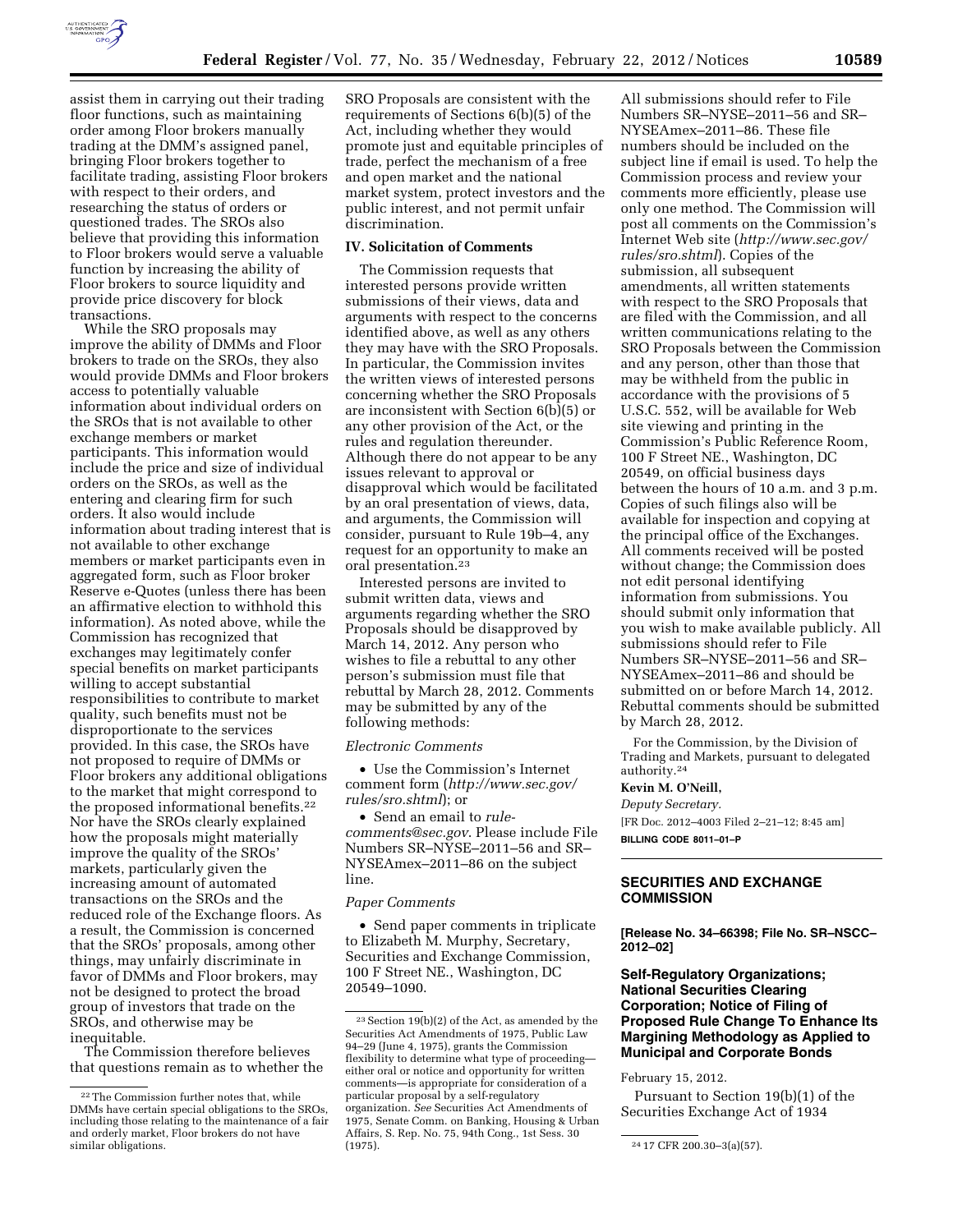(''Act'') 1 and Rule 19b–4 thereunder 2 notice is hereby given that on February 1, 2012, the National Securities Clearing Corporation (''NSCC'') filed with the Securities and Exchange Commission (''Commission'') the proposed rule change as described in Items I and II below, which Items have been prepared primarily by NSCC. The Commission is publishing this notice to solicit comments on the proposed rule change from interested persons.

## **I. Self-Regulatory Organization's Statement of the Terms of Substance of the Proposed Rule Change**

The purpose of the proposed rule change is to enhance NSCC's margining methodology as it applies to municipal and corporate bonds.

### **II. Self-Regulatory Organization's Statement of the Purpose of, and Statutory Basis for, the Proposed Rule Change**

In its filing with the Commission, NSCC included statements concerning the purpose of and basis for the proposed rule change and discussed any comments it received on the proposed rule change. The text of these statements may be examined at the places specified in Item IV below. NSCC has prepared summaries, set forth in sections (A), (B), and (C) below, of the most significant aspects of these statements.3

## *(A) Self-Regulatory Organization's Statement of the Purpose of, and Statutory Basis for, the Proposed Rule Change*

#### Proposal Overview

A primary objective of NSCC's Clearing Fund is to have on deposit from each applicable member assets sufficient to satisfy losses that may otherwise be incurred by NSCC as the result of the default of the member and the resultant close out of that member's unsettled positions under NSCC's trade guaranty. Each member's clearing fund (''Clearing Fund'') required deposit is calculated daily pursuant to a formula set forth in Procedure XV of the Rules, which formula is designed to provide sufficient funds to cover this risk of loss. The Clearing Fund formula accounts for a variety of risk factors through the application of a number of components, each described in Procedure XV.4

The volatility component or ''VaR'' is a core component of this formula and is designed to calculate the amount of money that may be lost on a portfolio over a given period of time and that is assumed would be necessary to liquidate the portfolio within a given level of confidence. Pursuant to Procedure XV, NSCC may exclude from this calculation net unsettled positions in classes of securities whose volatility is not amendable to generally accepted statistical analysis in a complex manner, such as illiquid municipal or corporate bonds. The volatility charge for such positions is determined by multiplying the absolute value of the positions by a predetermined percentage (''haircut''), which shall not be less than 2%.

In connection with its ongoing review of the adequacy and appropriateness of its margining methodologies, NSCC is proposing to amend Procedure XV of the Rules so that NSCC will apply this haircut-based margining methodology, at a rate no less than 2%, as is currently permitted by Procedure XV to all municipal and corporate bonds processed through NSCC. The proposed rule change will make clear that to the extent NSCC deems appropriate NSCC may apply this haircut to any of the municipal and corporate bonds that it processes. As NSCC continuously reviews its margin models in order to ensure the reliability of its margining methodology in achieving the desired coverage, the proposed rule change will allow it to apply a margin requirement to these instruments that it deems appropriate.

NSCC reviews its risk management processes against applicable regulatory and industry standards, including, but not limited to: (i) The Recommendations for Central Counterparties (''Recommendations'') of the Committee on Payment and Settlement Systems and the Technical Committee of the International Organization of Securities Commissions (''IOSCO'') and (ii) the securities laws and rulemaking

promulgated by the Commission. In conformance to Recommendations 3 and 4 of the IOSCO Recommendations and with the Commission rules proposed under the Dodd–Frank Wall Street Reform and Consumer Protection Act of 2010, specifically proposed Rule 17Ad–22(b)(1) addressing measurement and management of credit exposures, this proposed rule change will assist NSCC in its continuous efforts to ensure the reliability of its margining methodology and will limit NSCC's exposures and losses by allowing it to apply a margin requirement to corporate and municipal bonds cleared at NSCC that captures the risk characteristics of these instruments, including historical price volatility and market liquidity and idiosyncratic risk, which are asset class specific.

### Implementation Timeframe

Pending Commission approval of this proposed rule change, members will be advised of the implementation date through issuance of an NSCC Important Notice.

## Proposed Rule Changes

In order make clear that, to the extent NSCC deems appropriate, a haircutbased margining methodology may be applied to all municipal and corporate bonds processed at NSCC, NSCC proposes to amend Sections I(A)(1)(a)(ii) and I(A)(2)(a)(ii) of Procedure XV, as marked on Exhibit 5 attached to the proposed rule filing by removing the qualifier ''illiquid'' before ''municipal or corporate bonds.'' No other changes to the Rules are contemplated by this proposed rule change.

As a central counterparty, NSCC occupies an important role in the securities settlement system by interposing itself between counterparties to financial transactions, thereby reducing the risk faced by participants and contributing to global financial stability. The effectiveness of a central counterparty's risk controls and the adequacy of its financial resources are critical to achieving these riskreducing goals. The proposed rule change will assist NSCC in its continuous efforts to ensure the reliability of its margining methodology and will limit NSCC's exposures and losses by allowing it to apply a margin requirement to corporate and municipal bonds cleared at NSCC that captures the risk characteristics of these instruments. NSCC believes the proposed rule change is consistent with the requirements of Section 17A of the Act 5 and the rules and regulations thereunder applicable to

<sup>1</sup> 15 U.S.C. 78s(b)(1).

<sup>2</sup> 17 CFR 240.19b–4.

<sup>3</sup>The Commission has modified the text of the summaries prepared by NSCC.

<sup>&</sup>lt;sup>4</sup> In addition to those described in this filing, Clearing Fund components also include (i) a markto-market component which, with certain exclusions, takes into account any difference between the contract price and market price for net

positions of each security in a member's portfolio through settlement; (ii) the Market Maker Domination component, or ''MMDOM'', is charged to Market Makers, or firms that clear for them; (iii) a ''special charge'' in view of price fluctuations in or volatility or lack of liquidity of any security; (iv) an additional charge (between 5–10%) of a member's outstanding fail positions; (v) a ''specified activity charge'' for transactions scheduled to settle on a shortened settlement cycle (i.e., less than T+3 or T+3 for ''as-of'' transactions); (vi) an additional charge which NSCC may require of members on surveillance status; and (vii) an ''Excess Capital Premium'' which takes into account the degree to which a member's collateral requirement compares to the member's excess net capital by applying a charge if a member's Required Deposit, minus amounts applied from the charges described in (ii) and (iii) above, is above its required capital.  $\frac{5 \text{ 15 U.S.C. } 78q-1.}{2}$